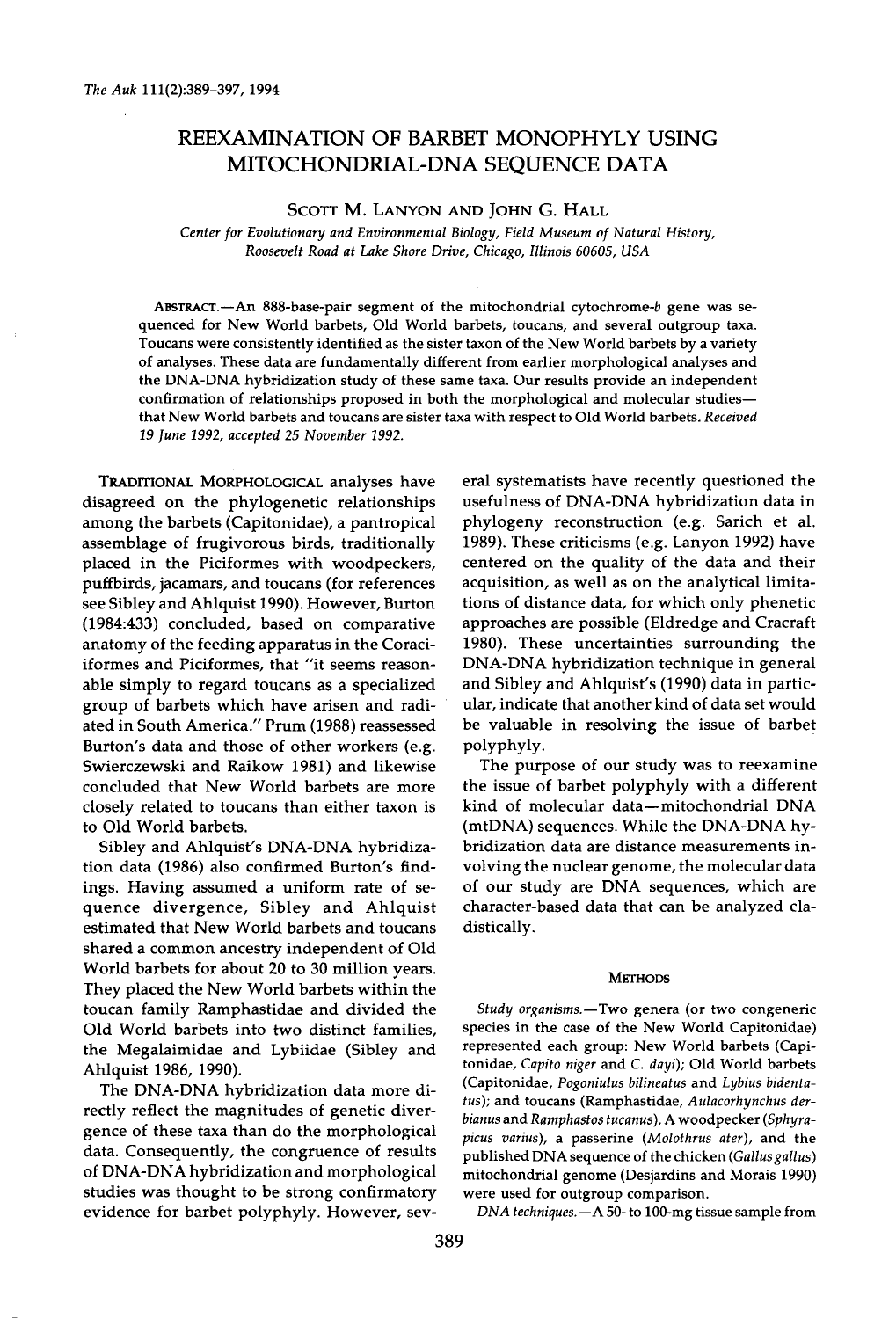| Primer<br>description <sup>a</sup> | <b>Identification</b><br>tag | Sequence                                  |  |  |  |  |  |  |  |
|------------------------------------|------------------------------|-------------------------------------------|--|--|--|--|--|--|--|
| L14841                             | Β1                           | 5'-AAAAAGCTTCCATCCAACATCTCAGCATGATGAAA-3' |  |  |  |  |  |  |  |
| H <sub>15149</sub>                 | <b>B2</b>                    | 5'-AAACTGCAGCCCCTCAGAATGATATTTGTCCTCA-3'  |  |  |  |  |  |  |  |
| L <sub>15042</sub>                 | B3                           | 5'-ATCTGCATCTACCTACACATCGG-3'             |  |  |  |  |  |  |  |
| H15767                             | <b>B4</b>                    | 5'-GATGAATGGGTGTTCTACTGGTTG-3'            |  |  |  |  |  |  |  |
| I.15243                            | <b>B5</b>                    | 5'-ACCCTAGTAGAATGAGCCTGAGG-3'             |  |  |  |  |  |  |  |

TABLE 1. Sequences and locations of amplification and sequencing primers used.

<sup>a</sup> Letters refer to light (L) or heavy (H) strands; numbers correspond to location of the 3' end of primer in human mtDNA sequence (Anderson et al. 1981).

each taxon was selected from the Field Museum frozen tissue collection, minced with a sterile blade and digested overnight at 37°C in extraction buffer (100 mM tris, pH 8.0, 10 mM Na2EDTA, 100 mM NaCl, 1% sodium dodecyl sulfate, 10 mg/ml dithiothreitol [United States Biochemical], and 0.5 mg/ml proteinase K [Boehringer-Mannheim]). Whole-genomic DNA was extracted twice with equilibrated phenol, once with phenol/chloroform (1:1), and twice with chloroform (Maniatis et al. 1982) before being precipitated with ethanol.

Initially, a 307-base-pair (bp) segment of the mitochondrial cytochrome gene was amplified with the "universal" oligonucleotide primers (B1 and B2, Kocher et al. 1989; Table 1). Double-stranded amplifications (dsPCR) in 25  $\mu$ l volumes were performed in 0.5 ml microcentrifuge tubes in 10 mM tris, pH 8.3, 50 mM KCl, 1.5 mM MgCl,, 0.01% gelatin, 150 µM each deoxynucleotide (dNTP),  $0.5 \mu M$  each amplification primer, and 0.6 units Taq polymerase (Perkin Elmer). Genomic DNA (10-1,000 ng) was added to the reaction mixture after it had been overlayed with mineral oil. Reaction mixtures were subjected to 30-35 cycles of denaturation at 93°C (1 min), annealing at 52°C (1 min), and extension at 72°C (2 min), in a variable-temperature block (M J Research). The first cycle was preceded by a 3-min denaturation step, and the last cycle was followed by a 3-min extension time.

A portion  $(5 \mu l)$  of the dsPCR product was run on a 3% NuSieve agarose gel (FMC) in 40 mM tris-acetate buffer, pH 8.0, at 60 V. After staining the gel with ethidium bromide, the amplified PCR product was excised from the gel and melted in  $300 \mu l$  water. This solution was diluted 1:20 and 2.4  $\mu$ l was used as template in a  $100-\mu l$  asymmetric PCR for the purpose of generating single-stranded DNA template for direct sequencing (Gyllensten and Erlich 1988). Our amplification conditions were similar to those for dsPCR except that dNTP concentrations were reduced to 50  $\mu$ M and the concentration of one of the primers was reduced to 25 nM. Following 45 cycles of amplification, excess primers, salts, and free nucleotides were removed by three cycles of centrifugal dialysis (Centricon-30, Amicon). An aliquot of the washed and concentrated PCR product was then sequenced by the dideoxy method (Sanger et al. 1977) with a commer-

cially available kit (Sequenase, United States Biochemical) with the oligonucleotide primer that had been limiting in the second stage PCR. The sequencing reactions were loaded on a 6% 60  $\times$  20 cm, fieldgradient polyacrylamide gel, and run for about 3 h at 55 W. Gels were fixed in a 5% methanol/5% acetic acid solution, dried, and exposed to x-ray film (Kodak X-OMART AR), which was then developed. The DNA sequence obtained from sequencing one strand was confirmed by sequencing the complementary strand.

An additional segment of the cytochrome-b gene was amplified with primers, B3, which is based on a consensus of several bird sequences and B4, which targets a 726-bp fragment overlapping that of the fragment produced with B1 and B2 (Table 1). Then, single-stranded amplification products were produced and sequenced with primers B3, B4, and B5. These primers' sequences were designed from known sequences of several bird cytochrome-b genes. Alternatively, the double-stranded amplification product was freed of remaining nucleotides and primers with a glass-powder suspension (GeneClean, Bio101, Inc.) and sequenced directly using the protocol of Thein (1989), modified by the addition of 10% dimethyl sulfoxide to annealing, labeling, and termination reactions. The sequence for an 888-bp region of the cytochrome-b gene was obtained for all seven taxa using B1 through B5 as sequencing primers. The cytochrome-segment data were readily aligned by visual inspection; no insertions or deletions were observed.

Data analysis. - A variety of options exists for analyzing sequence data. These approaches vary in their underlying assumptions about how DNA sequences evolve (e.g. rate constancy, substitution and codon bias among taxa, etc.). We elected to analyze the data set in several ways. Using different tree-building algorithms permits identification of phylogenetic hypotheses that are consistently supported by a data set despite the different assumptions inherent in each algorithm.

First, data were analyzed using PAUP (version 3.0L; Swofford 1990). All uninformative nucleotide sites (i.e. invariant sites or sites with only plesiomorphic or autapomorphic character states) were removed from the data set prior to analysis. This manipulation does not alter the resulting topology but does ensure a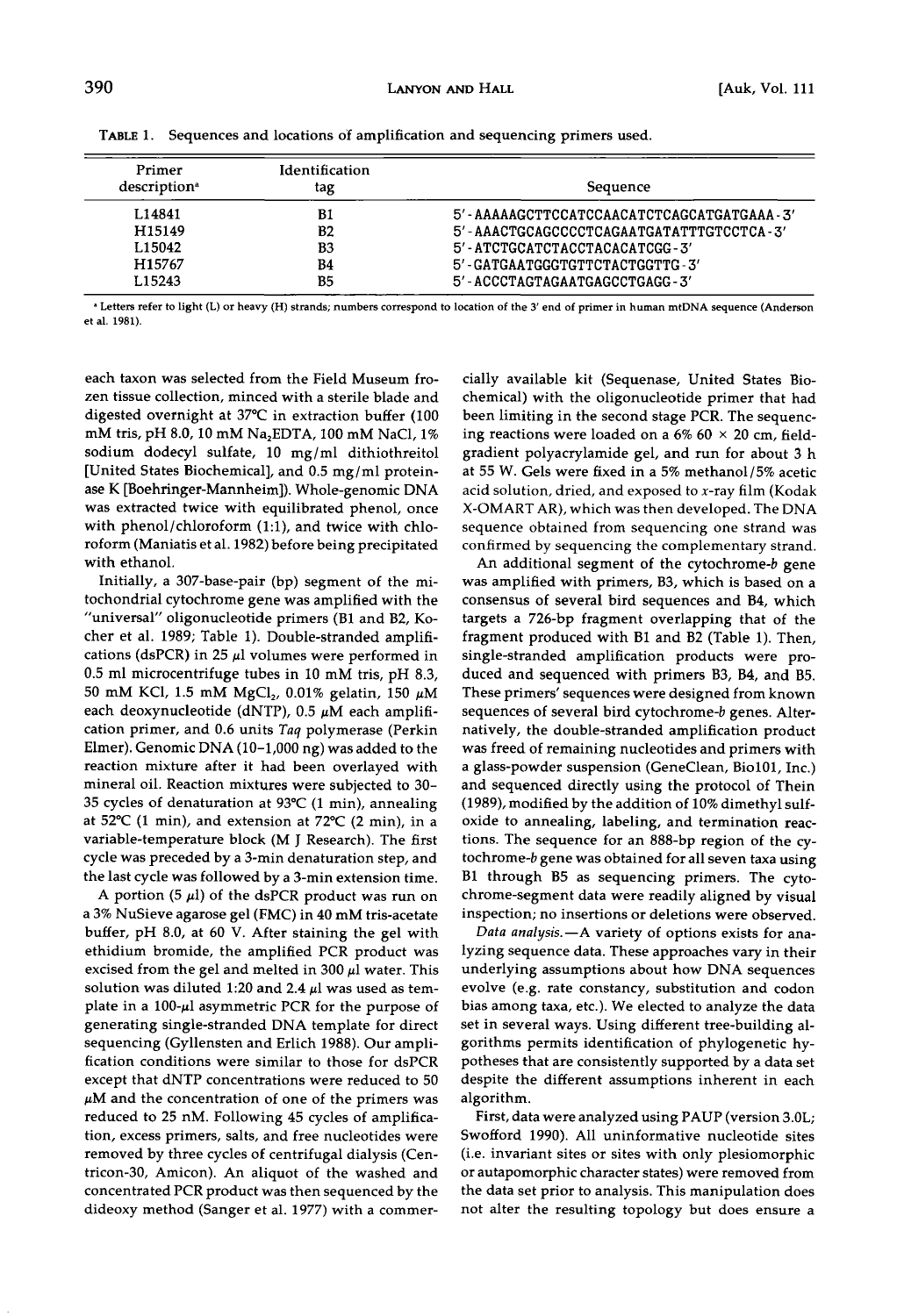**meaningful measure of homoplasy. When this analysis resulted in multiple equally parsimonious trees a strict consensus of the alternatives was produced. All characters were treated as unordered and unweighted.** 

**Because synonymous transition substitutions occur much more frequently in mtDNA than synonymous transversions or amino-acid substitutions, the former are more likely to contain high degrees of homoplasy. Consequently, only transversion information was considered in an initial cladistic analysis (i.e. transversion parsimony). An additional parsimony analysis was performed using the original four-base data set.** 

**To estimate the reliability of the topologies resulting from each of these three analyses, ingroup taxa and characters were manipulated using jackknifing (Lanyon 1985) and bootstrapping (Felsenstein 1985) procedures, respectively. These manipulations determine the degree to which the topology is dependent on the taxonomic and character composition of the data set.** 

#### **RESULTS**

**Figure I summarizes the cytochrome-DNA sequence data obtained by PCR and direct sequencing. For several reasons, these data probably represent mitochondrial genomic sequences and not mtDNA introduced into the nuclear genome, as has been reported for the human genome (e.g. Kamimura et al. 1989). First, only a PCR product of the predicted size is ever observed. Second, there is no evidence for two bases at some positions in the sequence, which would occur if a significant proportion of the amplified DNA were a nuclear pseudogene originally of mitochondrial genomic origin. Third, the occurrence of such a pseudogene in any of these taxa would be reflected in a relaxation of the constraints on the acceptance of substitutions in first and second positions of codons and in a lower substitution bias in favor of transitions at silent sites; no evidence for this phenomenon was found.** 

Patterns of DNA sequence divergence.--Of the **888 sites, 321 (36%) were variable for at least one of the seven taxa. Potentially about onehalf of these variable sites (188) are phylogenetically informative. Most variable sites occur at the third positions of codons, where substitutions are mostly synonymous. Proportionately few potentially informative substitutions occur in first positions (18%), and only seven (4%) are found in the most conservative second-codon position. These observations are consistent**  **with other studies of this gene in birds (Kocher et al. 1989, Edwards and Wilson 1990, Edwards et al. 1991). Among these potentially informative sites, nearly two-thirds of substitutions are transitions; this ratio rises to 75% for all sites exhibiting at least one substitution among these seven taxa.** 

**This mitochondrial gene segment is highly biased in base composition (first position bias = 0.055; second position bias = 0.236; third position bias = 0.414), as has been noted for animal mitochondrial DNA (mtDNA) in general (Brown 1985). This is manifested as a guanine deficiency in the second- and especially third-codon positions. As has been noted for other avian taxa, a paucity of thymines in silent third-position codons also contributes to this bias. Table 2 also shows that third-position base composition may vary among toucans, Old World barbets, and New World barbets.** 

**These taxa exhibit a strong bias for transition substitutions (Fig. 2), in agreement with comparisons of other vertebrate mtDNAs (e.g. Moritz et al. 1987). The frequency of transition substitutions decreases with the total number of substitutions among all pairwise comparisons of taxa, whereas the frequency of transversions increases. If the total number of substitutions is approximately proportional to time since divergence, these data indicate that transitions have effectively saturated variable sites in this segment of the cytochrome-b gene for these taxa. These data also suggest the likelihood of multiple transition substitutions at synonymous sites with transversions having accumulated at a slower rate (cf. Irwin et al. 1991).** 

Patterns of amino-acid replacement.—The ma**jority of amino-acid substitutions among these taxa are of a conservative nature, consisting primarily of interchanges among similar hydrophobic residues (e.g. valine, isoleucine, leucine) in transmembrane segments of the cytochrome-b sequence (e.g. residues 43, 47, 118, 1'61; Howell 1989). The other substitutions are also exchanges between residues with similar physical properties (e.g. threonine and serine). These patterns and sites of amino-acid substitutions are consistent with those found in a recent study of the cytochrome-b gene in mammals (Irwin et al. 1991). One particular substitution in Capito species is notable, however, in**  that the tyrosine residue at position  $104$ -con**served in all vertebrates examined, as well as in most other life forms (Howell 1989, Kocher**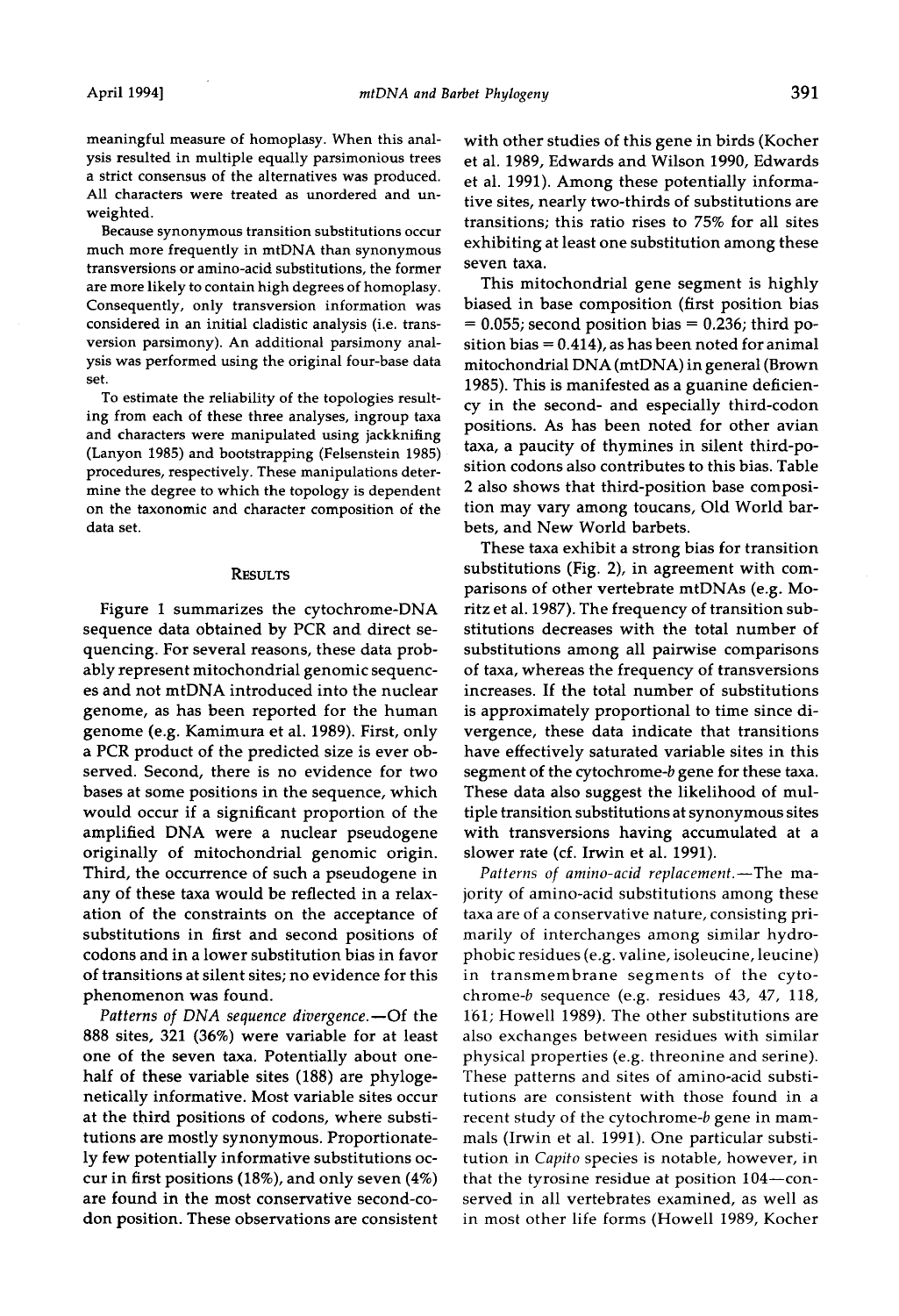LANYON AND HALL

| Codon Number<br>Gallus gallus AA seq.<br>Callus gallus<br>Aulacorhynchus derbianus<br>Ramphastos tucanus<br>Capito dayi<br>Capito niger<br>Lybium bidentatus<br>Pogoniulus bilineatus<br>Sphyrapicus varius<br>Nucleotide Number        | L                                              | м<br>a.e.<br>$$ GCT $$ $\lambda$ $$<br>$1.1$ $\lambda$ $1.1$ $\mathbf{C}$ $1.11$ $1.11$ $1.11$ $1.11$ $1.11$ $1.11$ $1.11$<br>$T.A$ . $C T.$ .<br>T.A.T.AA | T                                        | $\mathbf{o}$                                                                        | I<br>A. T<br>$\mathcal{L}(\mathcal{L})$ . And $\mathcal{L}(\mathcal{L})$ , $\mathcal{L}(\mathcal{L})$ | L.<br>A.T                      | $\bf T$<br>$\cdot$ . A              | G                                                                    | 50<br>L.<br>$\ldots$ c             | L                                                                                                                                        | $\mathbf{L}$<br>$\ldots$ T<br>15050  | $\lambda$                                      | <b>M</b><br>A., T  C C   GCC T  T   C<br>دد در دید اللہ اللہ اللہ اللہ اللہ دی اللہ علیہ دی اللہ دی اللہ اللہ اللہ اللہ اللہ علیہ اللہ اللہ اللہ اللہ ال<br>The common LCC common set and common LCC Assesses and common and commonline<br>$\cdots \cdots \cdots \cdots \cdots \cdots \cdots \cdots \cdots \cdots \cdots \cdots$<br>$.$ CC                                                                                                                                                                                                                                                            | $\,$ H                                            | $\mathbf{Y}$<br>1.1.1.1.1.1.1                                                                                                                         | $\mathbf T$                                       | $\lambda$<br>$\cdots$           | $\mathbf{D}$<br>$\ldots \ldots \ldots \ldots \ldots \ldots \ldots \ldots$                                                                                                                        | 60<br>T.                                   | $\mathbf{s}$<br>C A A                                            | $L = A$                                                                                                                                                                                                                             |                                                          | $\mathbf{r}$                          | 8<br>$\ldots$ $\ldots$ $\ldots$ $\ldots$ $\ldots$ $\ldots$ $\ldots$ $\ldots$ $\ldots$ $\ldots$ $\ldots$ $\ldots$<br>$\cdots$ $\cdots$ $\lambda$ $\cdots$ $\mathbf{T}$<br><b>ALL COLOUR AUTOMOTIVE COLOUR</b><br>$\ldots$ G | 8<br>$\ldots$<br>$\cdot$ . T                           | v<br>$\cdots$    | А<br>$\cdot$ . T                                                  | н<br>CTC ATG ACC CAA ATC CTC ACC GGC CTA CTA CTA GCC ATG CAC TAC ACA GCA GAC ACA TCC CTA GCC TTC TCC TCC GTA GCC CAC ACT TGC<br>ננה את תוכן תוכנות נוב את יותר תוכנות מתייחד. ותוכנות תוכנת היותר מוכנות היותר תוכנות את המותר תוכנות את הסופ<br>$\ldots$ $\ldots$ $\lambda$ $\ldots$<br>1.1.1.1.1.1.1.1.1.1.1<br>15100                                                                                                                                                                                                                                                                                                                                                   | 70<br>T<br>$\cdots$<br>$\cdot$ TA $\cdot$ $\cdot$<br>A<br>۰. ۸               | c                          |
|-----------------------------------------------------------------------------------------------------------------------------------------------------------------------------------------------------------------------------------------|------------------------------------------------|------------------------------------------------------------------------------------------------------------------------------------------------------------|------------------------------------------|-------------------------------------------------------------------------------------|-------------------------------------------------------------------------------------------------------|--------------------------------|-------------------------------------|----------------------------------------------------------------------|------------------------------------|------------------------------------------------------------------------------------------------------------------------------------------|--------------------------------------|------------------------------------------------|-------------------------------------------------------------------------------------------------------------------------------------------------------------------------------------------------------------------------------------------------------------------------------------------------------------------------------------------------------------------------------------------------------------------------------------------------------------------------------------------------------------------------------------------------------------------------------------------------------|---------------------------------------------------|-------------------------------------------------------------------------------------------------------------------------------------------------------|---------------------------------------------------|---------------------------------|--------------------------------------------------------------------------------------------------------------------------------------------------------------------------------------------------|--------------------------------------------|------------------------------------------------------------------|-------------------------------------------------------------------------------------------------------------------------------------------------------------------------------------------------------------------------------------|----------------------------------------------------------|---------------------------------------|----------------------------------------------------------------------------------------------------------------------------------------------------------------------------------------------------------------------------|--------------------------------------------------------|------------------|-------------------------------------------------------------------|---------------------------------------------------------------------------------------------------------------------------------------------------------------------------------------------------------------------------------------------------------------------------------------------------------------------------------------------------------------------------------------------------------------------------------------------------------------------------------------------------------------------------------------------------------------------------------------------------------------------------------------------------------------------------|------------------------------------------------------------------------------|----------------------------|
| Codon Number<br>Gallus gallus AA seq.<br>Gallus callus<br>Aulacorhynchus derbianus<br>Ramphastos tucanus<br>Capito dayi<br>Capito nimer<br>Lybius bidentatus<br>Pogoniulus bilineatus<br>Sphyrapicus varius<br>Nucleotide Number        | . . A<br>$\cdot$ . C<br>$\cdot$ . C            | <br>$\ldots$ $\lambda$ $\ldots$ $\ldots$ $\sim$ C<br>$\ldots$ $\ldots$ C                                                                                   | v<br>$\cdot$ . C<br>$\cdot$ . $\circ$    | $\circ$                                                                             | x<br>and and and are such<br>$\ldots$ $\ldots$ $\mathbf{T}$ $\ldots$ G                                | G                              | ×<br>and and and                    | Ь<br>$\ldots$                                                        | 60<br>$\mathbf{I}$<br>$\ldots$ T   | $\mathbf{R}$<br>$\ldots$ . $\mathbf{c}$ . $\mathbf{c}$<br>$\cdot$ . T<br>The common state of the com-                                    | N<br>$\cdot$ . C                     | L                                              | Н<br>$\ldots$ , $\ldots$ T<br>STORY IN THE REPORT OF A 1990 IN THE RELATION OF THE CHARGE<br>יות הגורים מהיותר מתייחת היו מהיותר את התייחדות מתייחד מהיותר את היו מהיותר והיותר היו התייחדו מתיימות את<br>die die als die lae die land van die als die als die be<br>$\ldots$ A $\ldots$ T                                                                                                                                                                                                                                                                                                            | $\lambda$<br>$\cdots$<br>$\ldots$ T<br>$\ldots$ C | И<br>15150                                                                                                                                            | G<br>$\ldots$ A<br>$\cdots$ $\cdots$ $\mathbf{A}$ | A<br>$\cdots$                   | a<br><b></b>                                                                                                                                                                                     | 90                                         | F                                                                | P<br>and the contract of the search of the search of the search of the search of the search of the search of the search of the search of the search of the search of the search of the search of the search of the search of the se | $\mathbf{I}$<br>and the same                             | $\mathbf{C}$<br>$\ldots$ c            | $\cdot$ . T<br>$\ldots$ . As $\ldots$ C<br>$\ldots$ $\Gamma$                                                                                                                                                               | P<br>$\mathbf{A}$ ,<br>A. T.C<br>$AT$<br>$A. \ldots A$ | L                | H                                                                 | $\mathbf{I}$<br>CGG AAC GTA CAA TAC GGC TGA CTC ATC CGG AAT CTC CAC GCA AAC GGC GCC TCA TTC TTC TTC ATC TGT ATC TTC CTT CAC ATC GGA CGA<br><b>Sales State</b>                                                                                                                                                                                                                                                                                                                                                                                                                                                                                                             | 100<br>GR<br>$\ldots c$ $\ldots c$                                           |                            |
| Codon Number<br>Gallus gallus AA seq.<br>Gallus gallus<br>Aulacorhynchus derbianus<br>Ramphastos tucanus<br>Capito dayi<br>Capito niger<br>Lybius bidentatus<br>Pogoniulus bilineatus<br>Sphyrapicus varius<br>Nucleotide Number        | $\alpha$<br>$\ldots$<br>15200                  | т.<br>.A T.T<br>T.C<br>$$ A $T.T$<br>$$ A T.C                                                                                                              | Y                                        | Y<br>$\ldots$ $\ldots$ $\mathbf{T}$<br>$\ldots$ $\ldots$ $\mathbf{T}$               | G<br>$\ldots$ G<br>TT  A  T<br>and the start and the start<br>$\ldots$ A                              | я                              | Y<br>and and are and                | L<br>$\ldots$ .<br>$\ldots$                                          | Y                                  | к<br>$TT \ldots A \ldots \ldots$<br>$TT$ . $A$                                                                                           | $\mathbf{E}$                         | T<br>1.11117                                   | $\mathbf{M}$ .<br>الاقتدامات التباري الأناد المتحدث التباريات المتالي المتحدث التبارين المتالاة المتالي المتحدث المتالاة المتحدث<br>$\mathbf{T}_1,\ldots,\mathbf{A}_{i_1},\ldots,\ldots,\mathbf{A}_{i_{r-1}},\ldots,\mathbf{T}_{i_{r-1}},\ldots,\mathbf{T}_{i_{r-1}},\mathbf{T}_{i_1},\ldots,\mathbf{T}_{i_{r-1}},\ldots,\mathbf{T}_{i_{r-1}},\ldots,\mathbf{T}_{i_{r-1}},\ldots,\mathbf{T}_{i_{r-1}},\ldots,\mathbf{T}_{i_{r-1}},\ldots,\mathbf{T}_{i_{r-1}},\ldots,\mathbf{T}_{i_{r-1}},\ldots,\mathbf{T}_{i_{r-1}},\ldots,\mathbf{T}_{i_{r-1}},\ldots,\mathbf{T}_{i_{r-1}},\ldots,\mathbf$<br>TTAG | $\mathbf{B}$                                      | т                                                                                                                                                     | G                                                 | v                               | $\mathbf{r}$<br>The color and A.T. and the contract and<br>and the such as a final manufacturer and<br>$\ldots$ $\ldots$ $\ldots$ $\ldots$ $\ldots$ $\ldots$ $\ldots$ $\ldots$ $\ldots$<br>15250 | 120<br>L.                                  | L                                                                | L<br>$\ldots$ $\ldots$ $\ldots$ $\ldots$ $\ldots$ $\ldots$ $\ldots$ $\ldots$ $\ldots$ $\ldots$ $\ldots$ $\ldots$                                                                                                                    | $\mathbf T$                                              | $\mathbf{L}$<br>$\cdots$<br>$\ddotsc$ | $\blacksquare$<br>and the control of the control of the control of the control of the control of the control of the control of the<br><b>DELLA, ALC IN THE LEADER OF STREET</b><br><b>ALL ALL LANDS</b><br>$\cdots$        | $\lambda$<br>A A<br>$\cdot$ . A                        | т<br>$\cdot$ . T | А<br>$\ldots$ $\ldots$ c                                          | P<br>GGC CTA TAC TAC GGC TCC TAC CTC TAC AAG GAA ACC TGA AAC ACA GGA GTA ATC CTC CTC CTC ACA CTC ATA GCC ACC GCC TTT GTG GGC<br>10<br>$\cdots$<br>81. 82. 11. 12. 13. 14. 14. 14. 15. 16. 17. 17. 17. 17. 17. 17. 17. 14. 14. 14. 15. 14. 14. 14. 14. 15. 15. 15. 1<br>$\ldots$ . $\mathbf{C}$ $\ldots$ $\mathbf{T}$ $\ldots$<br>$\ldots$ c $\ldots$                                                                                                                                                                                                                                                                                                                      | 130<br>$\mathbf{v}$<br>$\ldots$ . $\ldots$ .<br>منتقب<br>$\ldots$ C $\ldots$ | $\mathbf{G}$               |
| Codon Number<br>Gallus gallus AA seq.<br>Gallus gallus<br>Aulacorhynchus derbianus<br>Ramphastos tucanus<br>Capito davi<br>Capito niger<br>Lybius bidentatus<br>Pogoniulus bilineatus<br>Sphyrapicus varius<br><b>Nucleotide Number</b> | Y<br>$\cdot$ . C<br>$\cdot$ . C<br>$\cdot$ . C | v<br>$\cdot$ . C<br>The common contract of the common                                                                                                      | L                                        | P                                                                                   | w<br>and also also all also also also alle<br>۰.۸<br>۸. .<br>$$ $$ $$ $$ $$<br>15300                  | G<br>۸. .                      | $\circ$                             | M<br>$\ldots$ G                                                      | 140<br>8<br>$\ldots c$<br>$\cdots$ | F<br>$\cdots$                                                                                                                            | ×<br>$\cdots$                        | G<br><br>$\cdot$ . A                           | A<br>The contract of the second contract of the second contract of the contract of<br>$\cdots$<br>$\cdot$ . T<br>der ein der Ter der Als Ter der eine eine eine eine Als Als eine<br>The step is a strike star                                                                                                                                                                                                                                                                                                                                                                                        | T<br>                                             | v<br>$\ldots$ $\ldots$ $\ldots$ $\ldots$ $\ldots$ $\ldots$<br>$\ldots c$<br>                                                                          | $\mathbf{I}$                                      | T<br>$\ldots c$<br>$\cdots$<br> | N<br>$\cdots$                                                                                                                                                                                    | 150<br>L                                   | P                                                                | s<br>15350                                                                                                                                                                                                                          | A<br>$\ldots$ . $\mathbf{c}$ $\mathbf{r}$ . $\mathbf{c}$ | r                                     | P<br>$$ T. $$ $$ $$ $C$ T.C $$<br>$ $ $$ $$ $$ $ $                                                                                                                                                                         | Y<br>$\cdots$<br>$\ldots$ $\ldots$ c                   | I                | G<br>$\ldots c$<br>$\ldots$ C<br>$\cdot$ . $\cdot$<br>$\cdot$ . C | Ħ<br>TAT GTT CTC CCA TGG GGC CAA ATA TCA TTC TGA GGG GCC ACC GTT ATC ACA AAC CTA TTC TCA GCA ATT CCC TAC ATT GGA CAC ACC CTA<br>. . 0<br>ת.ת. מה שהו שהו בה בני הם שהו היה היה בני התוכנו שהו מה הו גם. מה בני היה היה היה היה מה מה היה היה שהו בני י<br>$\cdot$ . A<br>$\cdot$ .<br>۰. ۸                                                                                                                                                                                                                                                                                                                                                                                | 160<br>T<br>$\ldots$ . $\ldots$<br>3.7<br>$\ldots$ A.C<br>$\cdots$ A.T       | L<br>$\cdots$ A.C          |
| Codon Number<br>Gallus gallus AA seq.<br>Gallus gallus<br>Aulacorhynchus derbianus<br>Ramphastos tucanus<br>Capito dayi<br>Capito niger<br>Lybius bidentatus<br>Pogoniulus bilineatus<br>Sphyrapicus varius<br>Nucleotide Number        | v<br>$\mathbf{r}$ .<br>. . с<br>$\mathbf{r}$ . | Е<br>$\ldots$ $\ldots$ $\lambda$ $\ldots$ G<br>$\ldots$ $\Gamma$ $\ldots$ $\lambda$ $\ldots$                                                               | $\cdot$ . A $\cdot$ .<br>$\ldots$<br>A G | A                                                                                   | w<br>and the next Man and the stake<br>1.1.1.1.1.1.1.1.0<br>and and and T<br>$\cdots$ $\cdots$ NN .   | G                              | G                                   | P<br>$\ldots$ C<br>15400                                             | 170<br>s                           | v<br>. <i>.</i> .                                                                                                                        | D                                    | N<br>$\cdots$                                  | P<br>$\cdots$ $\cdots$ $\cdots$ $\cdots$<br>$\sim$ $\sim$ $\sim$<br>$$ $$ T $CCC$ $$ $$ $T$<br>1.11110<br>The stake and the state and start                                                                                                                                                                                                                                                                                                                                                                                                                                                           | т                                                 | L                                                                                                                                                     | T                                                 | $\mathbf{R}$                    | P<br>$   . \cdot T  C c   T$                                                                                                                                                                     | 180<br>$\mathbf{r}$                        | ъ.                                                               | L                                                                                                                                                                                                                                   | $\mathbf{H}$                                             | P                                     | L<br>THE R.C. F. T. LEWIS CO., LANSING MICH.                                                                                                                                                                               | L<br>15450                                             | P                | P                                                                 | GTA GAG TGA GCC TGA GGG GGA TTT TCA GTC GAC AAC CCA ACC CTT ACC CGA TTC TCC GCT TTA CAC TTC CTC CTC CCC TTT GCA ATC GCA<br>$ $ $ACCT$ $A$<br>$\ldots$ $\sigma$ $\ldots$ $\lambda$ $\ldots$ $\sigma$ $\sigma$ $\tau$ . $\ldots$ $\lambda$ .<br>THE THE THE THE CHILD HAVE THE THE THE THE THE THE THE COCK CHILD HE THAN THE THE THE THE THE THE THE THE THE<br>THE R. P. LEWIS CO., LANSING MICH. LANSING MICH. 49-14039-1-120-2<br>The substitution of the Common contract of the CT and the<br>$$ $x$ $$ $x$ $x$ $y$<br>$$ T $$ A  AT. $$ T                                                                                                                             | 190<br>$\mathbf{I}$                                                          |                            |
| Codon Number<br>Gallus gallus AA seq.<br>Gallus gallus<br>Aulacorhynchus derbianus<br>Ramphastos tucanus<br>Capito dayi<br>Capito niger<br>Lybius bidentatus<br>Pogoniulus bilineatus<br>Sphyrapicus varius<br>Nucleotide Number        | G                                              | I.<br>$\ldots$ $A$ $\ldots$ $A$ $\ldots$ $A$<br>.A. C. G<br>$$ G T.G<br>$G$ $C.G$<br>$$ $A$ $C.A$                                                          | T<br>$\ldots$ A<br>$\dots$ .             | I<br>$\cdots$ $\lambda$ $\cdots$ $\cdots$<br>$\cdot$ . T<br>$$ A $G$<br>$$ CC $.$ A | $\mathbf{I}$<br>$\mathbb{Z}$ . As $\mathbb{Z}$ of Table .<br>$\cdot$ . T<br>$\cdot$ . T               | $\mathbf{H}$<br>$\cdot$ . T    | L<br>the common General con-<br>T., | $\mathbf T$                                                          | 200<br>$\mathbf{F}$                | $\mathbf{L}$<br>$\ldots$ $\ldots$ $\ldots$ $\ldots$ $\ldots$ $\ldots$ $\ldots$ $\ldots$<br>$1.1.11$ . $2.1.11$ . $3.1.11$<br>$\cdot$ . C | H                                    | $\mathbf{E}$<br><b>The Sales Card</b><br>15500 | s<br><br>THE REPORT OF THE R.C. LET AND THE RESIDENCE OF THE RESIDENCE OF THE REPORT OF THE RESIDENCE OF THE RESIDENCE OF THE RESIDENCE OF THE RESIDENCE OF THE RESIDENCE OF THE RESIDENCE OF THE RESIDENCE OF THE RESIDENCE OF THE RES<br>The control of the control of March and The<br>لوں ان اور ان اور ان اور ان اور ان اور ان ان ان ان ان اور ان ان ان ان ان ان ان ان اور ان ان ان اور ان ان اور ا                                                                                                                                                                                              | G                                                 | $\bf{g}$<br>$\cdot$ . $T$                                                                                                                             | $\mathbf{N}$<br>$\cdots$                          | N                               | Þ<br>NM N.                                                                                                                                                                                       | 210<br>L G                                 |                                                                  | $\mathbf{r}$<br>$$ T $$ A $$ OT.                                                                                                                                                                                                    | s                                                        | $\mathbf{a}$                          | $\mathbf{D}$<br>THE R. P. LEWIS CO., LANSING CO., LANSING CO., LT<br>TTX AGC<br>$\cdot$ . T $\cdot$ GC                                                                                                                     | $\boldsymbol{s}$                                       | D                | к                                                                 | I.<br>GGT ATT ACT ATC ATC CAC CTC ACC TTC CTA CAC GAA TCA GGC TCA AAC AAC CCC CTA GGC ATC TCA TCC GAC TCT GAC AAA ATT CCA TTT<br>$\ldots$ $\ldots$ C<br>1.111111110111110<br>$\ldots c$<br>15550                                                                                                                                                                                                                                                                                                                                                                                                                                                                          | 220<br>$\mathbf{P}$<br>$\cdot$ . C                                           | $\mathbf{P}$<br>$\ldots$ c |
| Codon Number<br>Gallus gallus AA seq.<br>Gallus gallus<br>Aulacorhynchus derbianus<br>Ramphastos tucanus<br>Capito dayi<br>Capito niger<br>Lybius bidentatus<br>Pogoniulus bilineatus<br>Sphyrapicus varius<br>Nucleotide Number        | $\mathbf{r}$ .                                 | CAC CCA TAC TAC TCC<br>$\ldots$ . $\mathbf{T}$<br>$\ldots$<br>$\cdot$ . C                                                                                  | $\cdot$ . T                              | .т.<br>$T$ .<br>.т.                                                                 | g<br>$TT \ldots$<br>$\ldots$                                                                          | Þ<br>$T$ A.A<br>$\ldots$ T G.A | ĸ<br>1.1.1.1.1                      | $\ldots$ $\ldots$ T                                                  | 230<br>D I<br>$\ldots$ C           | L.<br>$\ldots$ C $\ldots$ $\lambda$ $\ldots$ $\lambda$ $\ldots$ $T$ $\ldots$ TA                                                          | G.                                   | L                                              | т<br>TTC AAA GAC ATT CTG GGC TTA ACT CTC ATA CTC ACC CCA TTC CTA ACA CTA GCC CTA TTC TCC CCC AAC<br>$\ldots$ T.  T.   T.   T.<br>A.T  T GCC T  T G.C T.A  A CT.  C.T AC. C C<br>$T$ .  C.    C T.C A  C  TC A C.  A TT. G.G C.T TC. C  G<br>C.A   C T.T T C .TC  T A TT. G C AC.     T A A                                                                                                                                                                                                                                                                                                            | L                                                 | ĸ<br>15600                                                                                                                                            | ĩ,                                                | т                               | Þ<br>$$ T $$ A CT. $$ C C.T AC. G.C $$ $$ $$                                                                                                                                                     | 240<br>$\mathbf{r}$                        | L                                                                | T                                                                                                                                                                                                                                   | ь                                                        | $\mathbf{a}$                          | t,<br>and the side of the side of<br>$\cdots$                                                                                                                                                                              | P                                                      | s<br>A  T        | P<br>.101                                                         | ×<br>$\ldots$ T.G.                                                                                                                                                                                                                                                                                                                                                                                                                                                                                                                                                                                                                                                        | 250<br>L<br>CTC CTA<br>$\cdots$ $\lambda$<br>$$ A $A$<br><b>T.A.T.</b>       | т.,                        |
| Codon Number<br>Gallus gallus AA seq.<br>Gallus gallus<br>Aulacorhynchus derbianus<br>Ramphastos tucanus<br>Capito dayi<br>Capito niger<br>Lybius bidentatus<br>Pogoniulus bilineatus<br>Sphyrapicus varius<br><b>Nucleotide Number</b> | c.<br>CCA                                      | D<br>15650                                                                                                                                                 | Þ                                        | в                                                                                   | N<br>$\cdot$ . T                                                                                      | P<br>$\cdot$ . T<br>.          | т<br><b>T.</b> .                    | $\mathbf{P}$<br>$T_{\text{max}}$ and a set<br>$T_{1}, \ldots, T_{n}$ | 260<br>$\lambda$<br>1.1.1.0        | $\mathbf{M}$<br>$\cdots$<br>$\ldots$ T                                                                                                   | $\mathbf{p}$<br>$\cdots$<br>$\cdots$ | L<br>$\mathbf{r}$<br>$\cdots$ T., $\cdots$ T   | $\mathbf{v}$<br>$\mathbf{r}$<br>$T \ldots T$                                                                                                                                                                                                                                                                                                                                                                                                                                                                                                                                                          | $\mathbf{T}$                                      | $\mathbf{P}$<br>$\ldots$ $\ldots$ $\lambda$ $\ldots$ C<br>$\ldots$ . $\blacksquare$<br>$\ldots$ $\ldots$ $\ldots$ $\ldots$ $\ldots$ $\ldots$ $\ldots$ | $\mathbf{P}$                                      | н<br>$\cdot$ . C<br>$\ldots$ C  | $\mathbf{r}$<br>1.1.1.1.1.1.1.1.0<br>$\cdot$ . T<br>$\ldots$ $\mathbb{C}$ $\ldots$ $\mathbb{C}$ $\ldots$ $\mathbb{T}$ $\ldots$ $\mathbb{G}$<br>$\cdot$ . T<br>15700                              | 270<br>$\mathbf{K}$<br>$\ldots a \ldots c$ | $\mathbf{P}$<br>$\ldots$ c<br>$\ldots \ldots c$<br>. . ${\bf c}$ | $\mathbf{B}$<br>$\cdots$                                                                                                                                                                                                            | ×<br><br>                                                | Y<br>$\ldots$ C<br>$\dots c$          | P<br>$\cdot$ . C<br>$\cdot$ . $\mathsf{c}$                                                                                                                                                                                 | L.<br>$\ldots c$<br>$\ldots c$<br>$\ldots$             | P                | $\mathbf{A}$<br>$\cdot$ . T                                       | Y<br>GAC CCA GAA AAC TTC ACC CCA GCA AAC CCA GTA GTA ACC CCC CCA CAT ATC AAA CCA GAA TGA TAT TTT CTA TTC GCC TAT GCC ATC<br>$\cdot$ . C<br>$\ldots$ C<br>. . с<br>الكثا المدافعة المدالك المدافعة المدالمة المدالة المدالية فتحالية المدالية المدالية فتحتمله في المدافعة المدالية المدافعة<br>ההרוויה ווהרווית מהרוומים. סוגרוויה היה ההרוויה היה סוג את את סוגרומים היה היה היה מהרמה מהרוויה היה היה והימה<br>נות "בתי סתר את היותר ותיות הסתיית היותר "בתי סתייתות היו את סתי"ם. בתי סתי "בתייתר "בתי את יותר תותיות היותר                                                                                                                                            | 280<br>$\lambda$                                                             | $\mathbf{r}$               |
| Codor Number<br>Gallus gallus AA seq.<br>Gallus gallus<br>Aulacorhynchus derbianus<br>Ramphastos tucanus<br>Capito davi<br>Capito niger<br>Lybius bidentatus<br>Pogoniulus bilineatus<br>Sphyrapicus varius<br>Nucleotide Number        |                                                | L R S I P N K L                                                                                                                                            |                                          |                                                                                     | 15750                                                                                                 |                                |                                     |                                                                      | 290                                |                                                                                                                                          |                                      |                                                | G G V L A L A A S V L I L F L I P F L                                                                                                                                                                                                                                                                                                                                                                                                                                                                                                                                                                 |                                                   |                                                                                                                                                       |                                                   |                                 |                                                                                                                                                                                                  | 300                                        |                                                                  |                                                                                                                                                                                                                                     | 15800                                                    |                                       |                                                                                                                                                                                                                            |                                                        |                  |                                                                   | ی را روی این این این هی این اینها این هی این این اینها وی این این این این این این اول وی هی این این هی این این<br>های این افزار قرار برگ این این این این افزار قرار قرار برای این افزار فرار این این این این این افزار این فرار ا<br>ی را در افزار افزار اسلام در رای از در در اسلام در در اسلام می شود. در در در در در اسلام در در اسلام می در اسلام در د<br>اللَّذِينَ اللَّهِ اللَّذِينَ اللَّهُ فَأَنْ اللَّذِينَ اللَّهُ الْقَرَاهَا، فَأَنَّهُ اللَّهُ اللَّ الله عَنْ فأنه الله الله الله عنه الله على الله الله على الله الله الله الله الله ال<br>دی با Grand Control و دید بازی این این این این این کاربرد کند و از این این کار این این این این این این این دید | 310<br>$H$ $K$ $B$                                                           |                            |
| Codon Number<br>Gallus gallus AA seq.<br>Gallus gallus<br>Aulacorhynchus derbianus<br>Ramphastos tucanus<br>Capito days<br>Capito niger<br>Lybius bidentatus<br>Pogoniulus bilineatus<br>Sphyrapicus varius<br>Nucleotide Number        |                                                |                                                                                                                                                            |                                          |                                                                                     |                                                                                                       |                                |                                     | 15850                                                                | 320                                |                                                                                                                                          |                                      |                                                | K Q R T M T F R P L S Q T L F W L L V A N L L I L T<br>AAA CAA CGA ACA ATA ACC TTC CGA CCA CTC TCC CAA ACC CTA TTC TGA CTT CTA GTA GCC AAC CTT CTT ATC CTA ACC<br>The construction of the construction of the critical construction of the construction of the construction<br>C T  A.  C     TTA A.C   GOC T T  THE B G.<br>THE REPORT OF THE RELEASE OF THE RELEASE OF THE RELEASE OF THE RELEASE OF THE RELEASE OF THE RELEASE OF THE RELEASE.<br>عال ALC BLO BLO  عنا الله   عالم        هنا عال عنا المعالم                                                                                      |                                                   |                                                                                                                                                       |                                                   |                                 |                                                                                                                                                                                                  | 330                                        |                                                                  |                                                                                                                                                                                                                                     |                                                          |                                       |                                                                                                                                                                                                                            | 15900                                                  |                  |                                                                   |                                                                                                                                                                                                                                                                                                                                                                                                                                                                                                                                                                                                                                                                           |                                                                              |                            |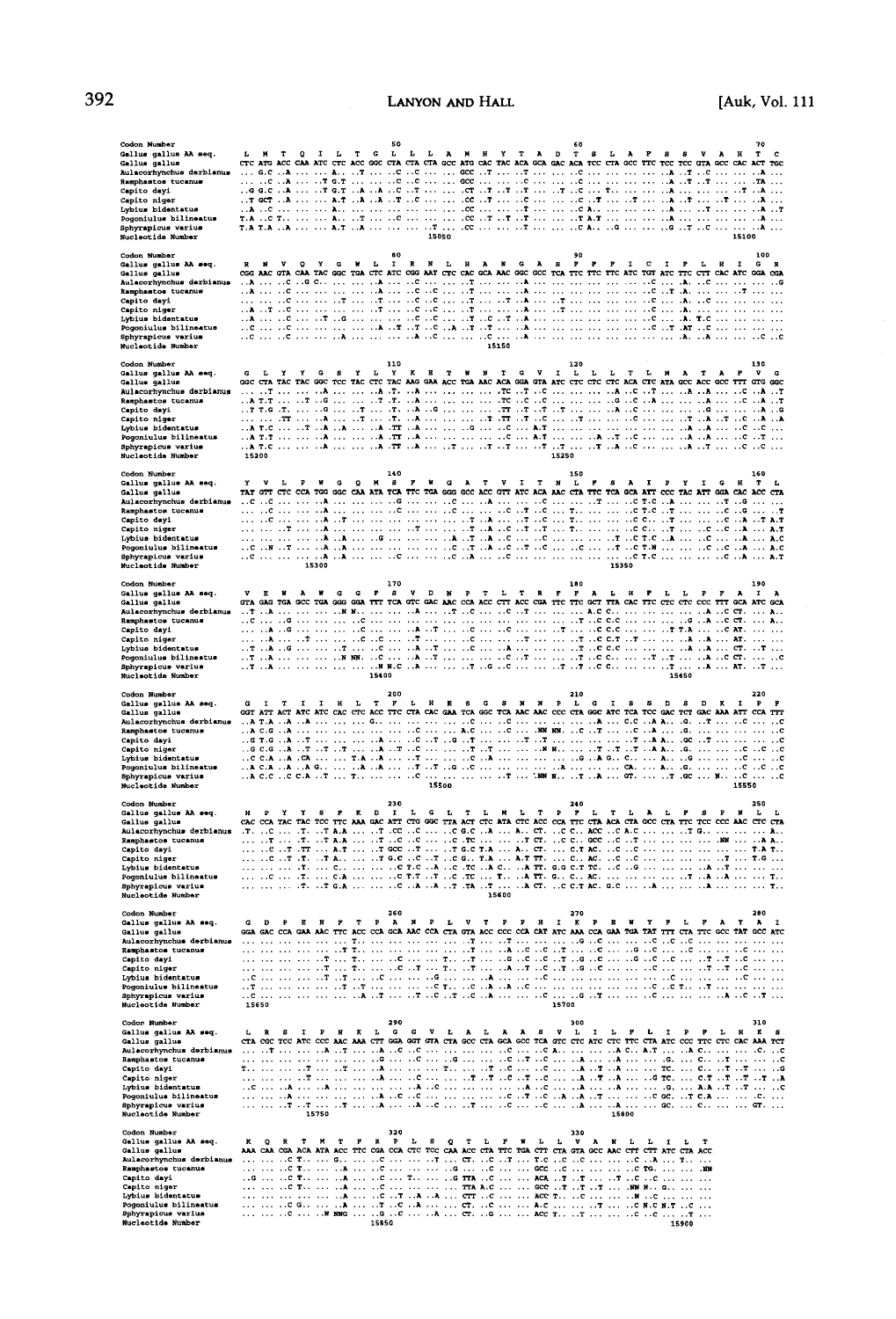|                          | Base <sup>®</sup> |                       |        |              |  |  |  |  |  |  |  |  |
|--------------------------|-------------------|-----------------------|--------|--------------|--|--|--|--|--|--|--|--|
| Taxon                    | G                 | A                     | T      | $\mathsf{C}$ |  |  |  |  |  |  |  |  |
|                          |                   | First-codon position  |        |              |  |  |  |  |  |  |  |  |
| Aulacorhynchus derbianus | 0.220             | 0.247                 | 0.224  | 0.308        |  |  |  |  |  |  |  |  |
| Ramphastos tucanus       | 0.227             | 0.241                 | 0.234  | 0.298        |  |  |  |  |  |  |  |  |
| Capito niger             | 0.231             | 0.238                 | 0.248  | 0.282        |  |  |  |  |  |  |  |  |
| C. dayi                  | 0.226             | 0.236                 | 0.273  | 0.266        |  |  |  |  |  |  |  |  |
| Pogoniulus bilineatus    | 0.221             | 0.238                 | 0.248  | 0.293        |  |  |  |  |  |  |  |  |
| Lybius bidentatus        | 0.215             | 0.249                 | 0.239  | 0.296        |  |  |  |  |  |  |  |  |
| Sphyrapicus varius       | 0.235             | 0.232                 | 0.235  | 0.297        |  |  |  |  |  |  |  |  |
| ī                        | 0.225             | 0.240                 | 0.243  | 0.291        |  |  |  |  |  |  |  |  |
| <b>SD</b>                | 0.0069            | 0.0060                | 0.0158 | 0.0136       |  |  |  |  |  |  |  |  |
|                          |                   | Second-codon position |        |              |  |  |  |  |  |  |  |  |
| Aulacorhynchus derbianus | 0.128             | 0.189                 | 0.402  | 0.280        |  |  |  |  |  |  |  |  |
| Ramphastos tucanus       | 0.137             | 0.195                 | 0.401  | 0.267        |  |  |  |  |  |  |  |  |
| Capito niger             | 0.129             | 0.193                 | 0.393  | 0.285        |  |  |  |  |  |  |  |  |
| C. dayi                  | 0.128             | 0.193                 | 0.395  | 0.284        |  |  |  |  |  |  |  |  |
| Pogoniulus bilineatus    | 0.128             | 0.196                 | 0.399  | 0.277        |  |  |  |  |  |  |  |  |
| Lybius bidentatus        | 0.128             | 0.196                 | 0.392  | 0.284        |  |  |  |  |  |  |  |  |
| Sphyrapicus varius       | 0.129             | 0.190                 | 0.405  | 0.276        |  |  |  |  |  |  |  |  |
| ī                        | 0.130             | 0.193                 | 0.398  | 0.279        |  |  |  |  |  |  |  |  |
| SD                       | 0.0033            | 0.0028                | 0.0049 | 0.0062       |  |  |  |  |  |  |  |  |
|                          |                   | Third-codon position  |        |              |  |  |  |  |  |  |  |  |
| Aulacorhynchus derbianus | 0.017             | 0.308                 | 0.108  | 0.566        |  |  |  |  |  |  |  |  |
| Ramphastos tucanus       | 0.041             | 0.266                 | 0.119  | 0.573        |  |  |  |  |  |  |  |  |
| Capito niger             | 0.024             | 0.303                 | 0.265  | 0.408        |  |  |  |  |  |  |  |  |
| C. dayi                  | 0.064             | 0.277                 | 0.220  | 0.439        |  |  |  |  |  |  |  |  |
| Pogoniulus bilineatus    | 0.003             | 0.355                 | 0.157  | 0.485        |  |  |  |  |  |  |  |  |
| Lybius bidentatus        | 0.031             | 0.373                 | 0.102  | 0.495        |  |  |  |  |  |  |  |  |
| Sphyrapicus varius       | 0.027             | 0.331                 | 0.150  | 0.491        |  |  |  |  |  |  |  |  |
| ī                        | 0.030             | 0.316                 | 0.160  | 0.494        |  |  |  |  |  |  |  |  |
| SD                       | 0.0193            | 0.392                 | 0.612  | 0.0605       |  |  |  |  |  |  |  |  |

**TABLE 2. Base composition at first-, second-, and third-codon positions (light strand).** 

**' G = guanine, A = adenine, T = thymine, C = cytosine.** 

**et al. 1989, Edwards and Wilson 1990, Edwards et al. 1991, Irwin et al. 1991)--is replaced by phenylalanine in these barbets. If this unique replacement substitution occurs in other barbet or toucan taxa, the character may be of value in sorting out the evolutionary histories of toucans, barbets, and related avian fauna.** 

**Cladistic analysis of transversion substitutions.- Our analysis supports a monophyletic assemblage containing New World barbets and toucans. An exhaustive search for the most-parsimonious tree, with Sphyrapicus varius as the outgroup, identified a single shortest tree of length 139 (CI = 0.647 after removal of unin-** **formative characters) for the 90 potentially informative transversions (Fig. 3A). The nextshortest tree is five steps longer. Use of either Molothrus ater or Gallus gallus as the outgroup results in the same topology. Seventeen unreversed transversions (CI = 1.0) support a clade containing toucans and New World barbets. An additional seven transversions characterized by consistency indices less than 1.0 also define this assemblage.** 

**This branching sequence also identifies the two Old World barbets as sister taxa. A jackknife manipulation of ingroup taxa indicates that monophyly of the Old World barbets is weakly** 

**Fig. 1. Sequences of the 888-bp segment of cytochrome-b gene used. Dots indicate sequence identity to published chicken sequence. Also indicated is corresponding chicken amino-acid sequence. Codon number and nucleotide number, indicated above and below the sequences, respectively, refer to chicken mtDNA (Desjardins and Morais 1990). N = not determined.**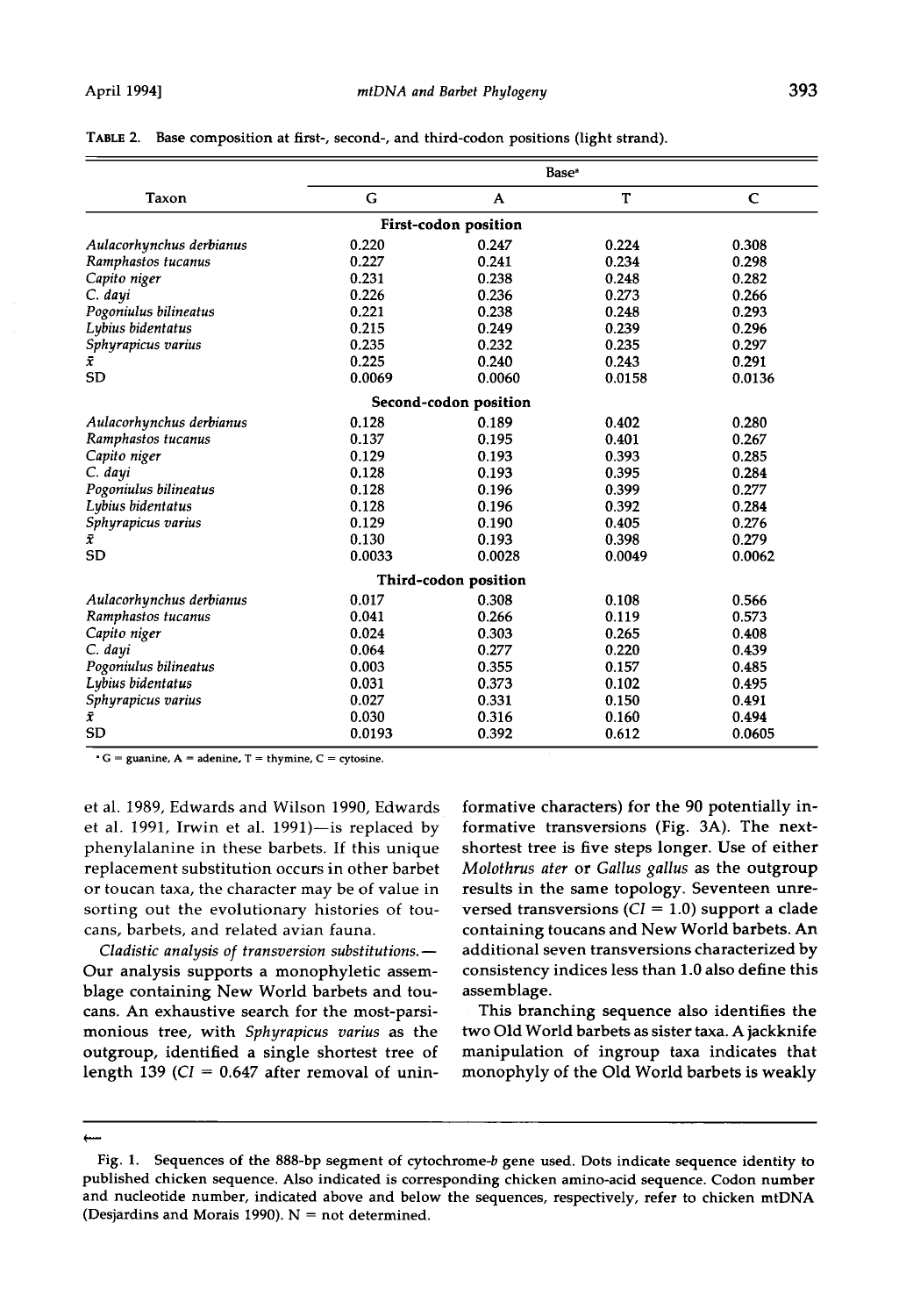

**Fig. 2. Patterns of nucleotide substitutions in 888 bp cytochrome-b gene segment among capitonid taxa, ramphastid taxa, and a woodpecker. Points represent pairwise comparisons of taxa with respect to frequencies of transitions and transversions versus percent sequence divergence.** 

**supported by the data. This node is not retained in all pseudoreplicate trees (Fig. 3B).** 

Analysis of these data also suggest that tou**cans are polyphyletic. One genus appears to be the sister taxon of the New World barbets, with the other toucan genus as the sister taxon to the Ramphastos-Capito clade. However, this hypothesis is only marginally supported by the data. Monophyly of the two toucan taxa is supported when the two Old World barbets are used in**stead of *S. varius* as outgroup taxa-even when **a jackknife manipulation is performed.** 

Cladistic analysis of complete data set. - Analysis **of the complete data set, including transition data, produces a single most-parsimonious tree of 407 steps for the 188 potentially informative nucleotide sites. The resulting topology is iden-**



Transversions<br>
Transitions<br> **Transitions Particular constructs** and the particular particular search option; (B) strict-conse **Fig. 3. Parsimony analysis of cytochrome-b-sequence data for barbets and toucans: (A) single mostparsimonious tree identified by PAUP exhaustivesearch option; (B) strict-consensus tree derived from jackknifing taxa with subsequent analysis by PAUP exhaustive-search option. Polychotomies indicate portions of topology unstable to this manipulation.** 

**tical to that derived from the analysis restricted to transversion data (Fig. 3A). The topology is unaffected by use of different outgroup taxa, the next most-parsimonious trees are a minimum of three steps longer, and jackknifing of ingroup taxa results in no change to the topology.** 

### **DISCUSSION**

**The results of this investigation clearly corroborate the morphological and DNA-DNA hybridization findings of Prum (1988) and Sibley and Ahlquist (1990), respectively. Regardless of whether we examined transversions or all character-state changes, analyzed the data cladistically, used all ingroup taxa, or applied a jackknife manipulation of taxa to these analyses, toucans and New World barbets were consistently identified as being more closely related to one another than either were to Old World barbets. Indeed, support for this hypothesis departed significantly from chance expectations if the data set were actually uninformative about this evolutionary event or if the true phylogeny was actually a trichotomy rather than a dichot-**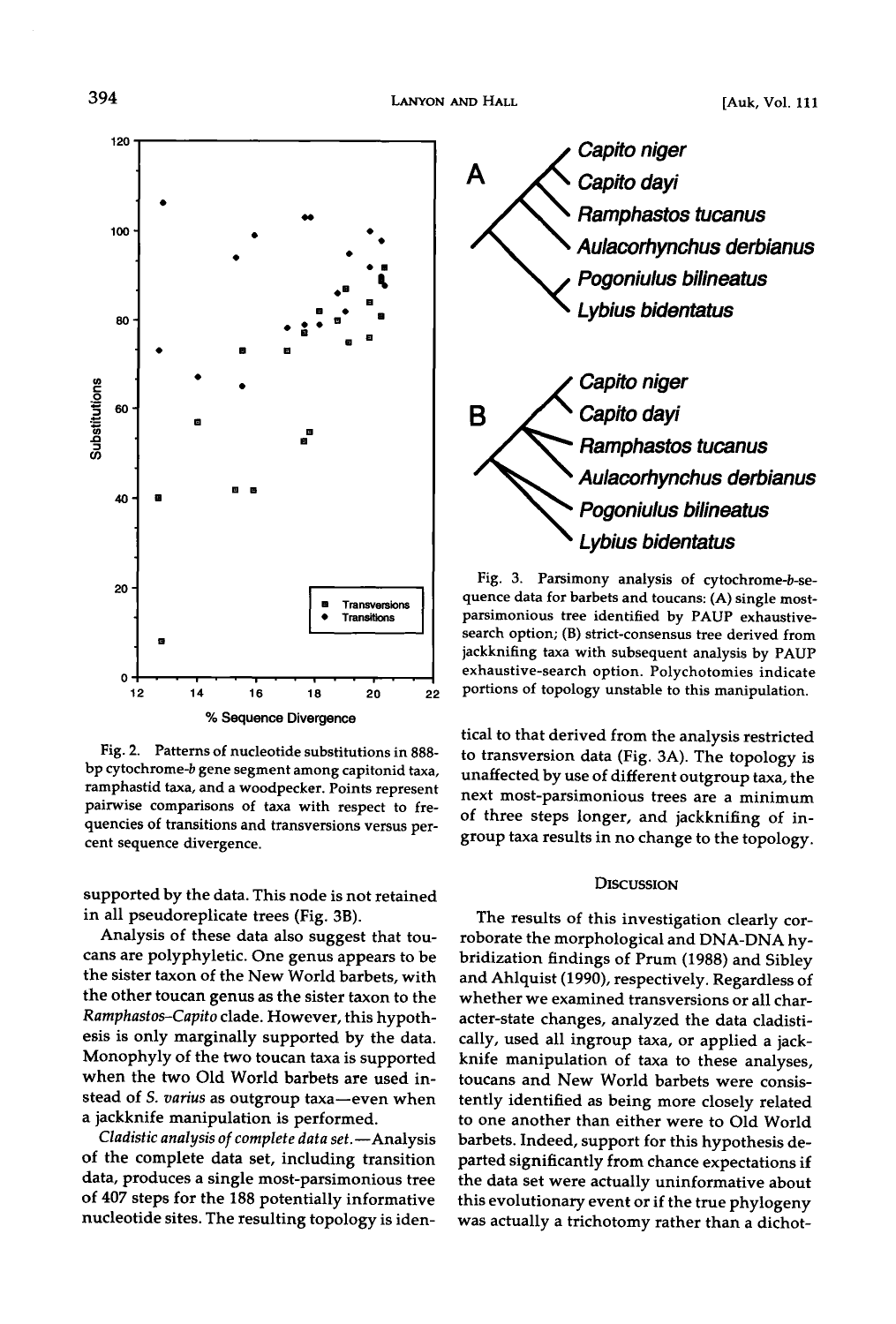**omy. Seventeen transversions (CI = 1.0) and 7 additional homoplasious transversion apomorphies support the hypothesis that New World barbets and toucans are sister taxa with respect to Old World barbets. Twenty-seven unreversed base substitutions (both transitions and transversions) support this hypothesis.** 

**The product of an exhaustive PAUP analysis is the shortest unrooted network (or a set of equally shortest unrooted networks). This network must be rooted to be interpretable as a phylogeny. How dependent are the results of our study on the selection of the three outgroup taxa used in this study to root this network? Of the three possible rooted three-taxon statements for toucans, Old World barbets, and New World barbets, the unrooted networks derived from the DNA sequence data rule out one alternative. It is impossible to create a monophyletic assemblage containing all barbets from these networks. The conclusion that the Capitonidae is polyphyletic is independent of the choice of outgroups.** 

**In contrast, identification of the sister taxon of the Ramphastidae requires rooting the network. As indicated above, the use of any of the three outgroup taxa places the root between Old World barbets and toucans, thereby identifying the latter as the sister taxon to the New World barbets.** 

The analysis of different types of data**mtDNA sequence, DNA-DNA hybridization, and morphological--confirms barbet polyphyly and the existence of a New World barbet and toucan clade. Testing phylogenetic hypotheses for congruence with "independent" data sets is a useful way of estimating the reliability of those hypotheses. In this instance, our data and the morphological analyses support the view that DNA-DNA hybridization technology has been useful in identifying evolutionary relationships. However, this conclusion does not imply an acceptance of the DNA-DNA hybridization results in their entirety. The phylogeny of Sibley and Ahlquist (1990) does not represent a single hypothesis, but rather a set of hypotheses. The merits of each hypothesis must be considered independently.** 

How much sequence is sufficient?--We obtained **DNA sequence data using the universal primers of Kocher et al. (1989) before acquiring the full data set of 888 base pairs. Given the time and expense of sequencing, we asked if this initial data set would have been sufficient to recon-** **struct the phylogeny for this group of taxa. To address this question we examined the distribution and number of potentially informative transversions in the ingroup for the initial 273 bp fragment, using Lake's evolutionary parsimony method (1987). This approach is specifically designed to increase the probability of identifying the correct phylogeny when evolutionary rates within the ingroup are extremely variable. However, evolutionary rates may be nearly equivalent given that the taxa analyzed in our study are relatively closely related. If they are, subtracting Lake's correction factors (components H, J, L, N, O, and S) from his three parsimony terms (X, Y, and Z) does not necessarily yield the best estimate of the number of transversions supporting each of the three alternative three-taxon statements. If evolutionary rates are equivalent, adding these, as well as Lake's components u, v, and w to the relevant parsimony term may give a better estimate:** 

$$
X = E + u + H + J, \tag{1}
$$

$$
Y = F + v + L + N,\tag{2}
$$

**and** 

$$
Z = G + w + O + S. \tag{3}
$$

**This manipulation is equivalent to recoding DNA sequence data as binary characters (purine vs. pyrimidine) as discussed above. Because all components are added, it is not appropriate to test X, Y, and Z for departure from zero as Lake (1987) suggested. Rather, the test must be for departure from an expected value. If the true phylogeny for three taxa is a trichotomy and evolutionary rates in the three lineages are roughly the same, the number of transversions supporting each of the three possible sister-taxon arrangements should be equivalent in number-that is, one-third of the potentially informative transversions. Conversely, each of the**  three alternative hypotheses should be contra**dicted by two-thirds of the potentially informative transversions. Therefore, an estimate of the strength of support for a dichotomous node can be obtained by determining whether the number of synapomorphies supporting that node significantly exceeds the number expected if the true phylogeny were a trichotomy. Note that the expected character-state distribution would be identical if instead of assuming a trichotomy we assume that the data set is actually uninformative, with all shared character states**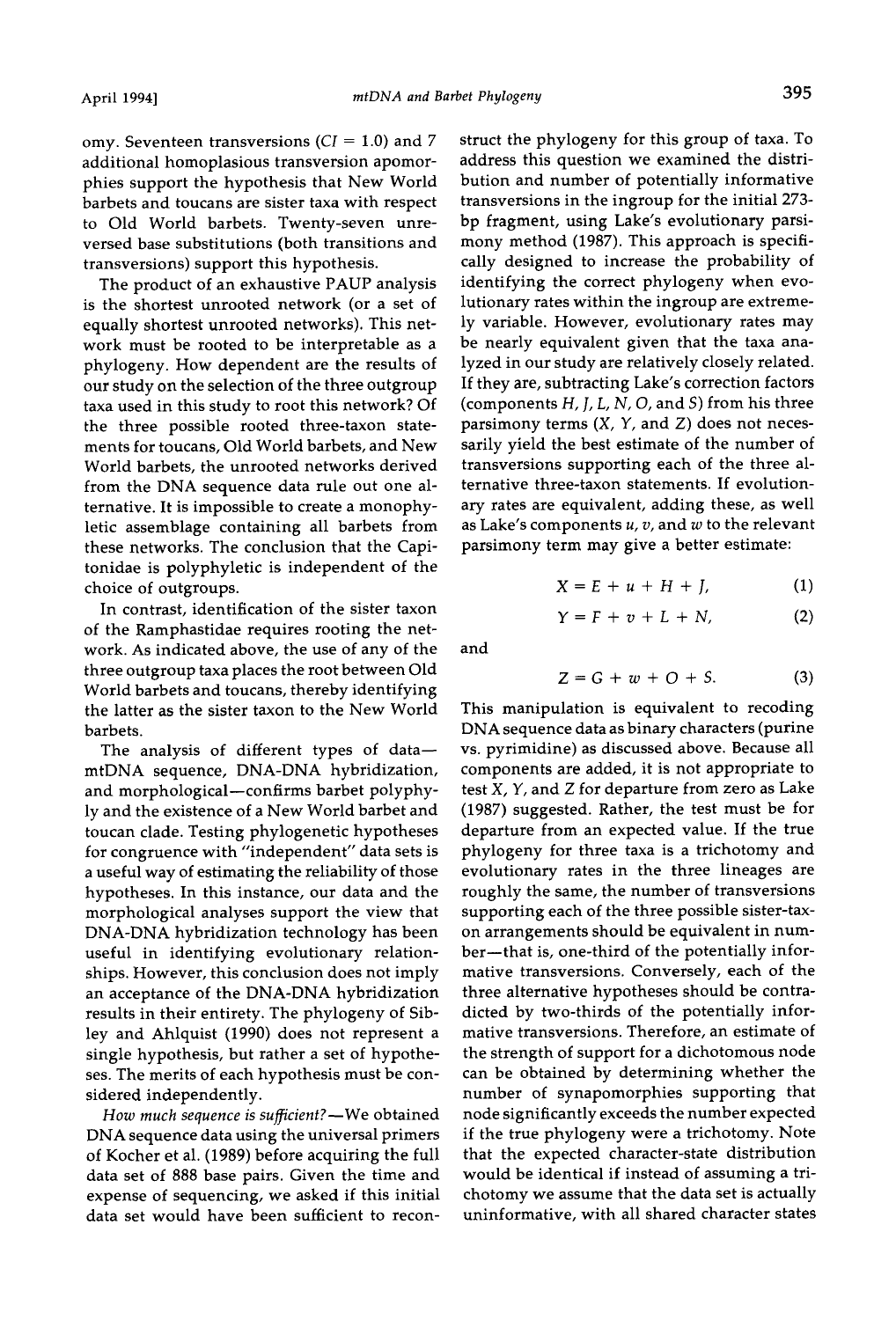| New World      | Old World                            | Number of transversion<br>synapomorphies |                               |  |  |  |  |  |  |
|----------------|--------------------------------------|------------------------------------------|-------------------------------|--|--|--|--|--|--|
| barbet<br>(NW) | barbet<br>(OW)                       | ((T, NW)OW)                              | $((T,OW)NW) +$<br>((NW, OW)T) |  |  |  |  |  |  |
|                | Toucan (T): Aulacorhynchos derbianus |                                          |                               |  |  |  |  |  |  |
| Capito dayi    | Pogoniulus bilineatus                | $23(11.7)$ <sup>*</sup>                  | 12(23.3)                      |  |  |  |  |  |  |
| C. dayi        | Lybius bidentatus                    | 27(13.0)                                 | 12(26.0)                      |  |  |  |  |  |  |
| C. niger       | P. bilineatus                        | 24 (12.7)                                | 14 (25.3)                     |  |  |  |  |  |  |
| C. niger       | L. bidentatus                        | 28 (13.7)                                | 13(27.3)                      |  |  |  |  |  |  |
|                | Toucan (T): Ramphastos tucanus       |                                          |                               |  |  |  |  |  |  |
| C. dayi        | P. bilineatus                        | 28(13.3)                                 | 12(26.7)                      |  |  |  |  |  |  |
| C. dayi        | L. bidentatus                        | 33 (15.0)                                | 12(30.0)                      |  |  |  |  |  |  |
| C. niger       | P. bilineatus                        | 30 (14.7)                                | 14 (14.7)                     |  |  |  |  |  |  |
| C. niger       | L. bidentatus                        | 35(16.0)                                 | 13 (32.0)                     |  |  |  |  |  |  |

**TABLE 3. Comparison of potentially informative transversions to random expectations for 273-bp of cytochrome-b for three alternative three-taxon statements. See text for details.** 

**• Number of observed transversion synapomorphies supporting indicated three-taxon statement(s). Values in parentheses are expected number of transversion synapomorphies if true phylogeny for toucans, Old World barbets, and New World barbets is a trichotomy. P < 0.05 (G-test) in all eight cases.** 

**the result of retention of the primitive character state found in the outgroup or independent acquisition of a base by two or more ingroup taxa.** 

**For the six ingroup taxa, there are eight possible combinations of one toucan, one New World barbet, and one Old World barbet. Table 3 shows the distribution of potentially informative transversions (as identified by outgroup comparison with S. varius). For all eight comparisons, New World barbets and toucans share significantly more transversion synapomorphies within the initial 273-bp fragment than expected by chance (P < 0.05, G-test). Consequently, we conclude that the initial 273-bp obtained using the "universal primers" of Kocher**  et al. (1989) were sufficient to address the ques**tion of barbet polyphyly. It is encouraging that such a small fragment can provide a strong phylogenetic signal.** 

**The finding that barbets are paraphyletic is of interest to students of evolutionary processes. To us the corroboration of paraphyly by this study raises intriguing questions regarding the dramatic differences in the rate of morphological change in related lineages. Why has the lineage leading to toucans experienced such rapid evolution in bill shape and size compared to barbets? On the other hand, the various barbet lineages are so similar that some workers (e.g. Burton 1984, Short and Horne 1985) prefer to retain them as a paraphyletic assemblage to designate their status as an evolutionary grade. Why have the barbets--evolving separately in South America and the Old World since the late** 

**Cretaceous--retained their highly similar morphologies, behaviors, habitat and food requirements?** 

### **ACKNOWLEDGMENTS**

**We acknowledge NSF grant BSR-8614240, the Eppley Fund, San Diego Zoo, David Willard, Julian Kerbis, Paulo Vanzolini, Laurent Ntahusa, Andre Niyokindi, Leif Davenport, Peter Trenchard, the Museu de Zoologia-Universidade de Sao Paulo, and the I.N.E.C.N./Peace Corps Biodiversity Project for assistance in the acquisition of tissue samples used in this study. For support of the laboratory work, we acknowledge the contributions of the Ellen Thorne Smith fund. Finally, for assistance in the laboratory, we acknowledge Pamela Austin.** 

#### **LITERATURE CITED**

- ANDERSON, S., A. T. BANKIER, B. G. BARRELL, M. H. L. **DE BRUIJN, A. R. COULSON, J. DROUIN, I. C. EPERON, D. P. NIERLICH, B. A. ROE, F. SANGER, P. H. SCHREIER, A. J. H. SMITH, R. STADEN, AND I. G. YOUNG. 1981. Sequence and organization of the human mitochondrial genome. Nature 290:457- 465.**
- **BROWN, W. M. 1985. The mitochondrial genome of animals. Pages 95-130 in Molecular evolutionary genetics (R. J. MacIntyre, Ed.). Plenum Press, New York.**
- **BURTON, P. J. K. 1984. Anatomy and evolution of the feeding apparatus in the avian orders Coraciiformes and Piciformes. Bull. Br. Mus. (Nat. Hist.) Zool. 47:331-443.**
- **DESlARDINS, P., AND R. MORAIS. 1990. Sequence and gene organization of the chicken mitochondrial**